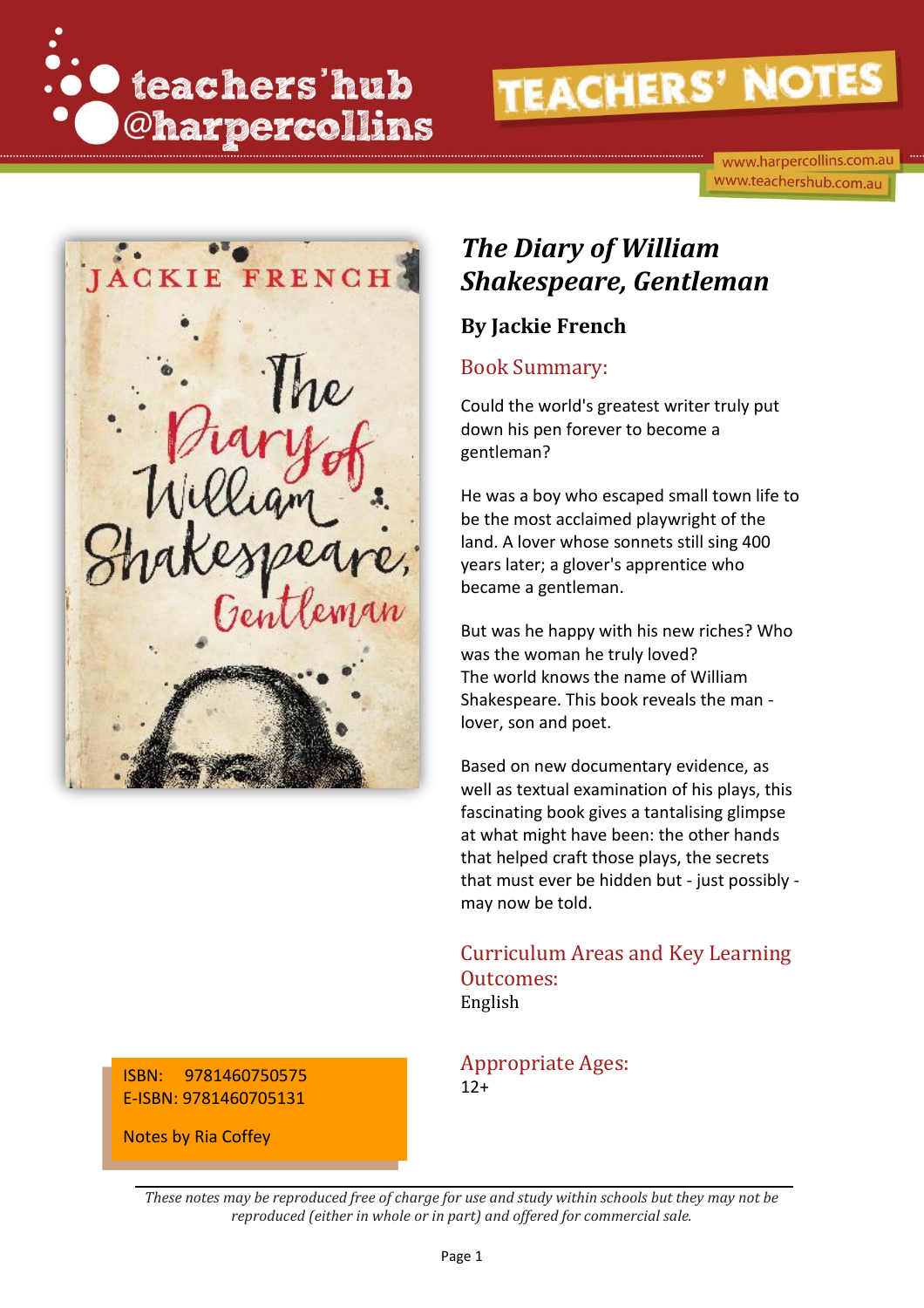

www.harpercollins.com.au www.teachershub.com.au

## **Contents**

- **Introduction**
- **About the author/illustrator**
- **Study notes on themes and curriculum areas**
	- **1. Themes and key discussion points**
		- **a) Vocabulary**
		- **b) Social Class**
		- **c) Dowry**
		- **d) The Elizabethan Era**
		- **e) Shakespeare's Words**
		- **f) Shakespeare's Poems & Plays**
	- **2. Curriculum areas and key learning outcomes**
		- **a) English**
- **Bibliography**
- **About the author of the notes**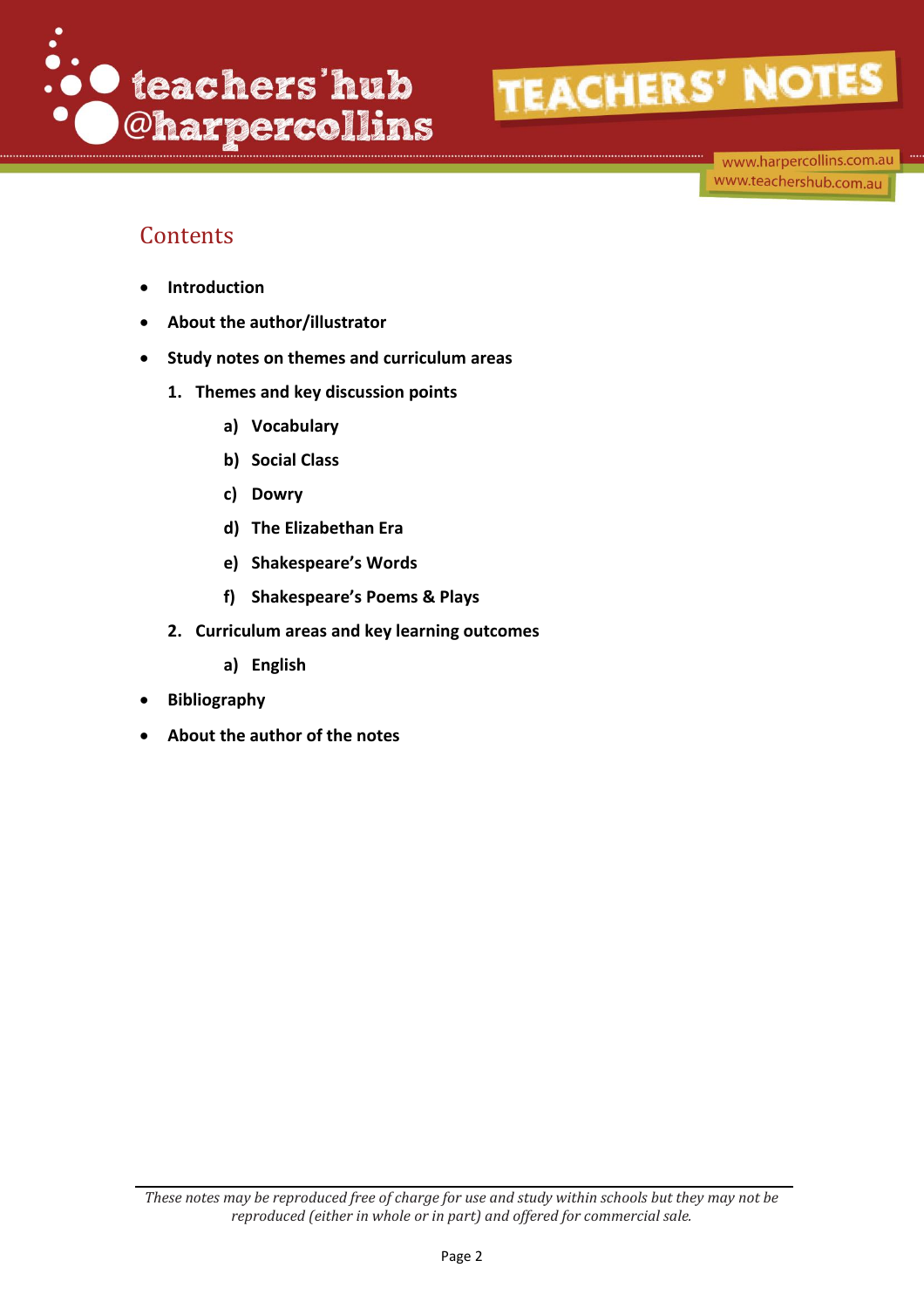

www.harpercollins.com.au www.teachershub.com.au

### Introduction

The year is 1615 and William Shakespeare, gentleman, is putting quill to parchment, writing his personal diary from the setting of his comfortable estate in Stratford. His words share revelations about a possible life; eager student, glover's apprentice, a young man who sacrifices love to support his family, a husband and father, an entertainer who enchants with his words and a gentleman whose bowel movements and diet are of utmost importance.

The author, Jackie French, has used historical research and an understanding of the Elizabethan Era to tell a riveting story of the life of William Shakespeare. The study of this novel would be well placed in the Year 6-8 English curriculum, prior to the study of one of Shakespeare's plays, or included in a unit of study on poetry.

### About the Author/Illustrator

Jackie French has been writing fiction and non-fiction for more than 25 years. She has been the recipient of multiple literary and children's choice awards and continues to deliver outstanding works. Jackie French offers young people narratives that provide historical insight as well as exciting stories with characters that are relatable and engaging.

Jackie French lives with her husband in a stone house surrounded by gardens in the Araluen Valley in NSW. She knows a lot about wombats and is an awful speller due to her dyslexia. For more information visit [www.jackiefrench.com](http://www.jackiefrench.com/)

### Study Notes on Themes and Curriculum Areas

#### Vocabulary:

Students will need to develop a glossary of definitions for the following terms to help their understanding of the text and Elizabethan England.

| Rapier (1) |                     | $\vert$ Travelling $\vert$ Mildewed $\vert$ Livery (1) $\vert$ Alms (2) |  |
|------------|---------------------|-------------------------------------------------------------------------|--|
|            | players $(1)$ $(1)$ |                                                                         |  |

*These notes may be reproduced free of charge for use and study within schools but they may not be reproduced (either in whole or in part) and offered for commercial sale.*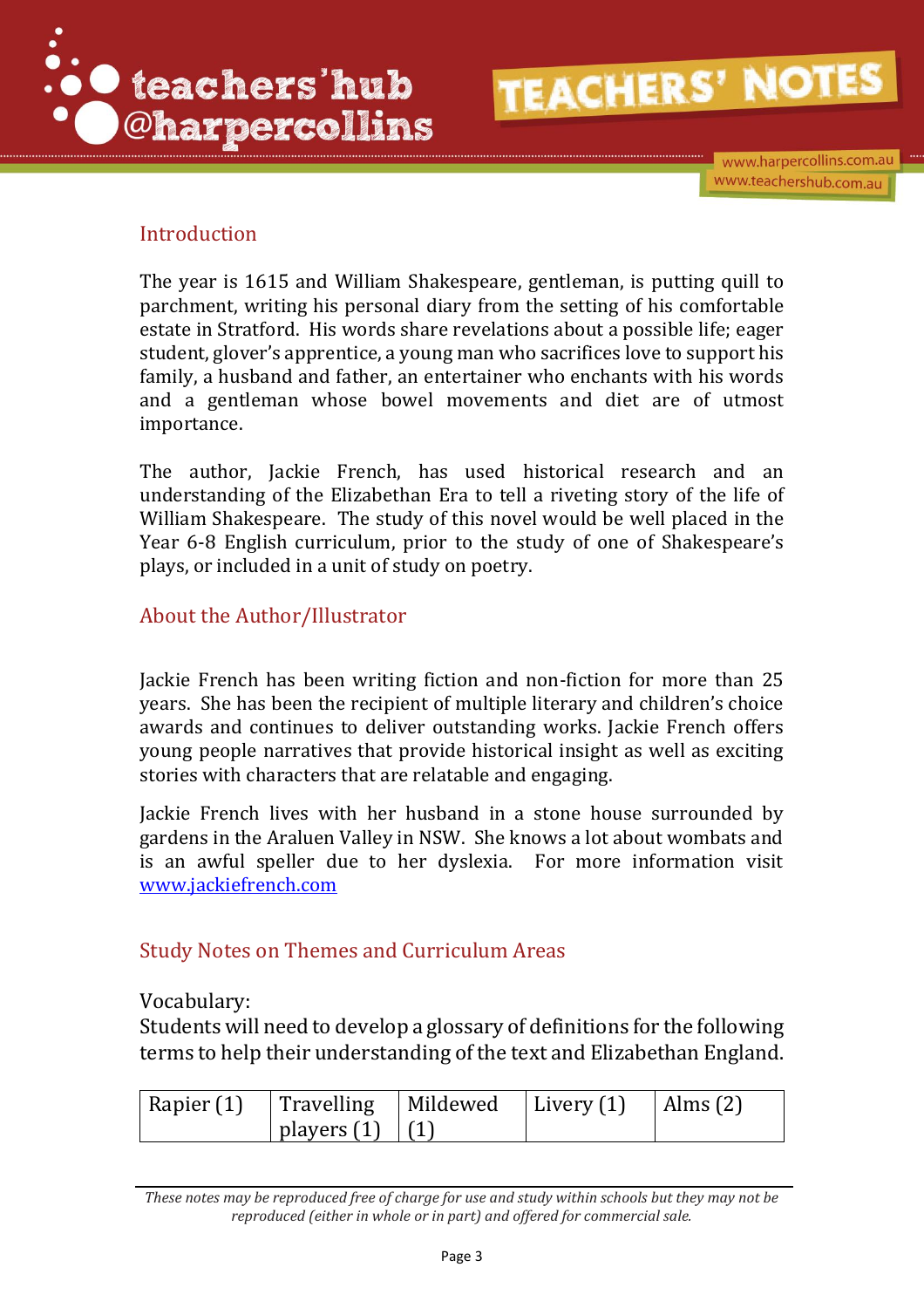

www.harpercollins.com.au www.teachershub.com.au

| Pattens (2)                 | Merchants<br>(2)  | Yeoman (2)   | <b>Scriveners</b><br>(3) | Dowry $(3)$           |
|-----------------------------|-------------------|--------------|--------------------------|-----------------------|
| <b>Bracken</b><br>Juice (3) | Privateers<br>(5) | Tinker (5)   | Minnows<br>(5)           | Rooks (5)             |
| Alderman<br>(5)             | Duchy $(6)$       | Tithe (7)    | Estate (7)               | Quill (7)             |
| Bootboy (8)                 | Parson (9)        | Hearth $(9)$ | Usury $(12)$             | <b>Knaves</b><br>(14) |
| Plague $(15)$               | Leper $(15)$      | Fickle (15)  | Tavern $(16)$            | Motley (18)           |
| Effrontery<br>(18)          | Quatrain<br>(20)  | Carter (21)  | Daubed in<br>gore $(21)$ | Parchment<br>(25)     |
| Neatsfoot                   | Draught           | Rutted (49)  | Orris root               | <b>Bailiff</b>        |
| oil (p.36)                  | (49)              |              | (70)                     | (105)                 |
| Garlands                    | Codpiece          | Squire       | Reading of               | Farthings             |
| (107)                       | (108)             | (118)        | the banns<br>(119)       | (122)                 |
| Gunpowder                   | Doublet           | Yokel (133)  | Retinue                  | Tankard               |
| plotters<br>(129)           | (132)             |              | (133)                    | (136)                 |
| Privy closet<br>(139)       | Prating<br>(159)  | Biers (159)  | Jackanapes<br>(160)      | Vintner<br>(168)      |
| <b>Ducats</b>               | Trencher          | Codlins      | Sennight                 | Jest $(203)$          |
| (168)                       | (183)             | (194)        | (197)                    |                       |
| <b>Burgess</b>              | Charnel           | Contagion    | <b>Balladeers</b>        |                       |
| (205)                       | house<br>(224)    | (226)        | (245)                    |                       |

Social Class:

Gentleman was a title received by a man that elevated his family to the social class gentry. Wealth was vital to becoming a gentleman and birth, education and employment all contributed to determining social class. Once gentleman status was earned a coat of arms could be received, marriages into other gentle families coordinated and a more comfortable life lived.

*These notes may be reproduced free of charge for use and study within schools but they may not be reproduced (either in whole or in part) and offered for commercial sale.*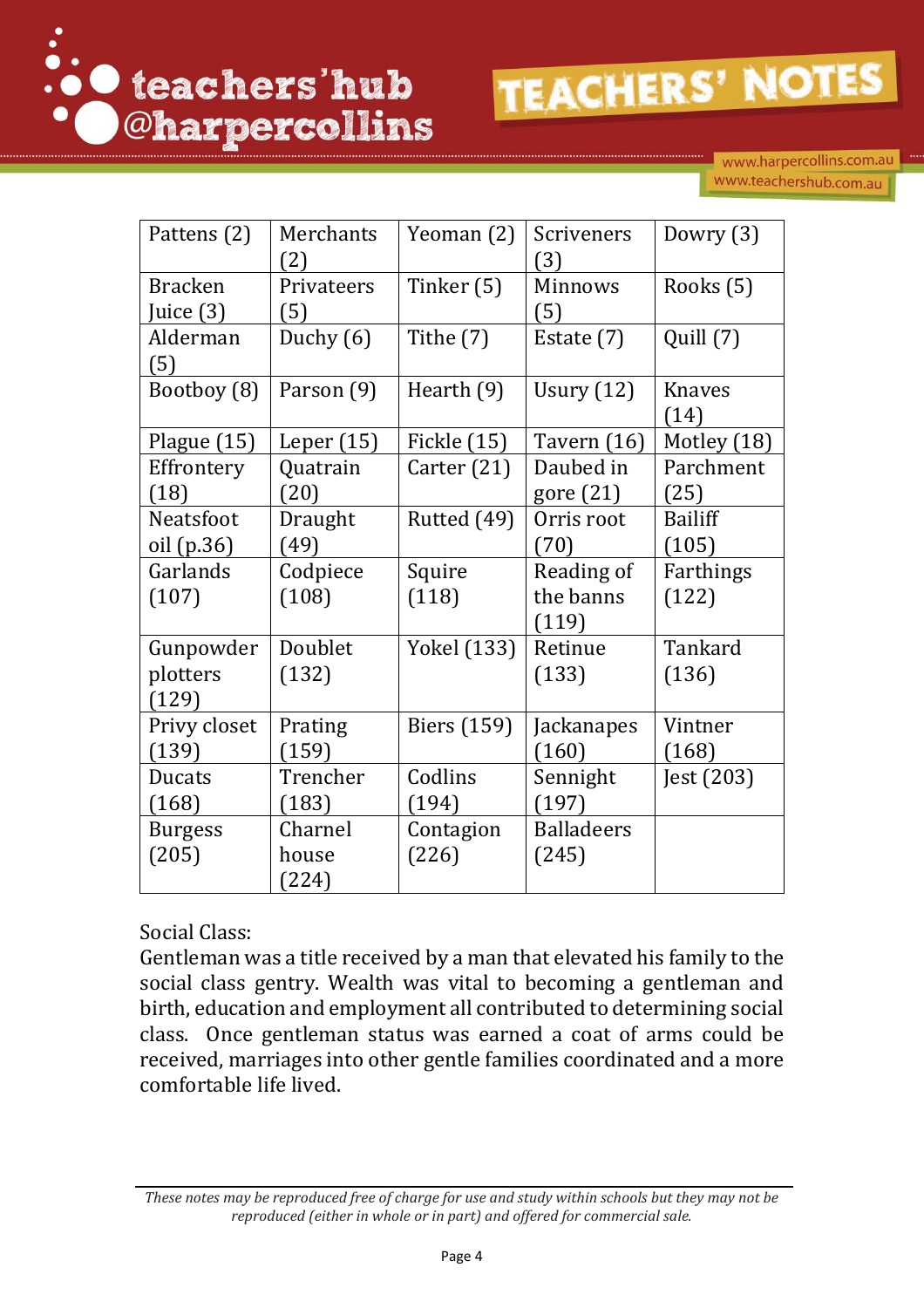

www.harpercollins.com.au www.teachershub.com.au

- What did it mean to William Shakespeare to become a gentleman? How did his life change when he became a gentleman?
- What does it mean in today's society? Is gentleman still a relevant term? Is there a female equivalent? Why/Why not?

### Dowry:

A dowry is an amount of money, property, or material goods brought to a husband by a wife on their wedding day. It played an important role in the organisation and coordination of marriages during Shakespeare's times and also throughout history in different cultures around the world.

- Do females and males in Shakespeare's time have equal opportunity?
- What role did the dowry play for William Shakespeare and later his own daughter?
- What role does a dowry play in creating different choices between genders?
- Research if paying a dowry still happens in today's society? What effect does this have on females?

## The Elizabethan Era:

Students research one of the following topics relating to the Elizabethan Era and present their findings to the class. (This has the potential to be used as an assessment piece; students could create a multimodal presentation, research using the Internet and books, find pictures and diagrams and explore in depth the Elizabethan Era as part of their study of the text).

- Food
- Lifestyle (include weather)
- Education
- $\bullet$  Jobs
- Clothing
- Hygiene
- Medical & dental
- Crime and punishment

*These notes may be reproduced free of charge for use and study within schools but they may not be reproduced (either in whole or in part) and offered for commercial sale.*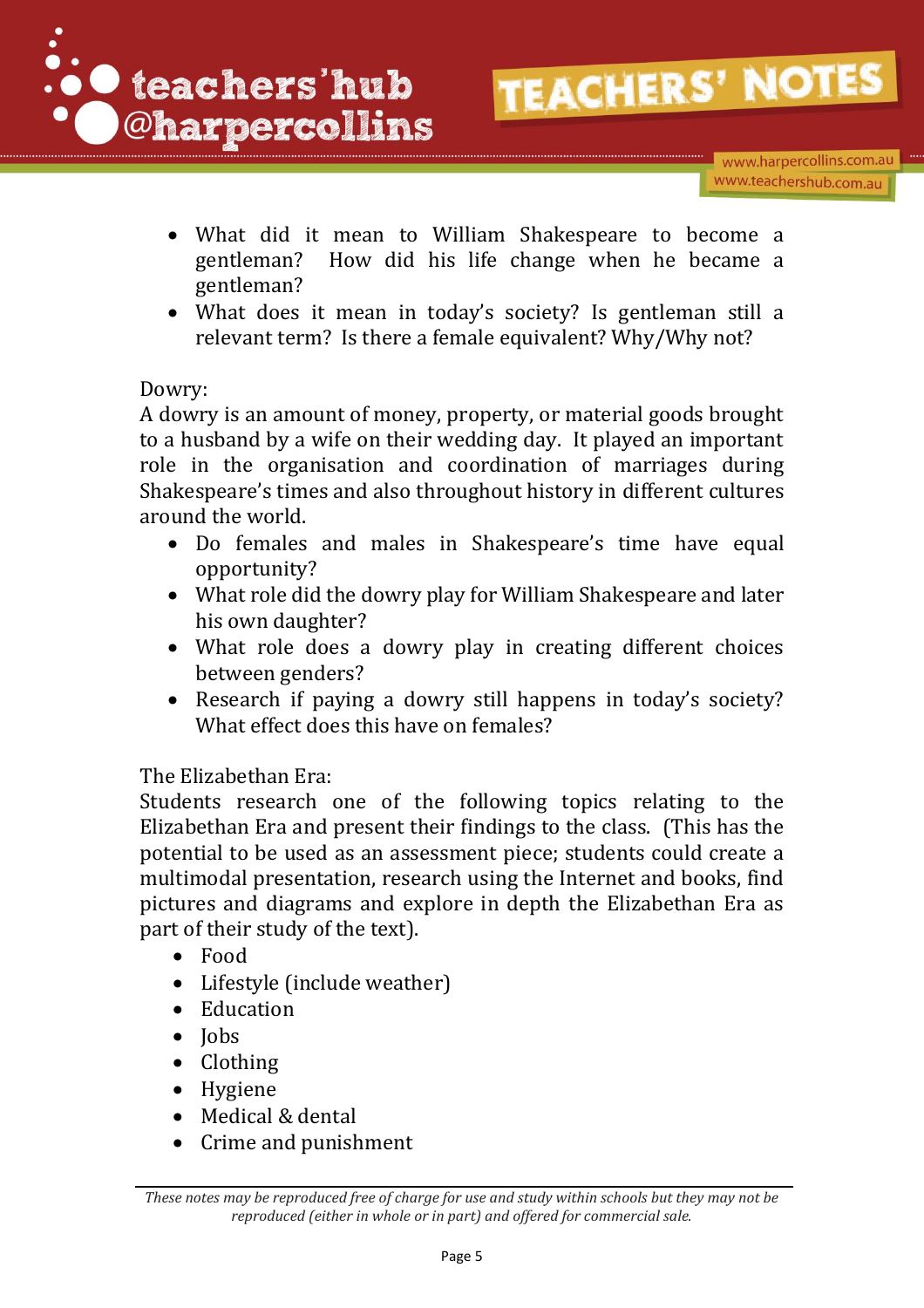

www.harpercollins.com.au www.teachershub.com.au

- Social class
- The Globe Theatre

## Shakespeare's Words:

Shakespeare is renowned for his use of language techniques (he added around 1700 new words to the English language). Similes, metaphors, personification and alliteration are used liberally by Jackie French to pay homage to the incredible wordsmith that Shakespeare was and to recreate his diary using his style and flair with words.

 What is a simile/metaphor/personification/alliteration? What are some examples? Find examples in the book and explain their meaning?  $F \sigma$ 

| יסי״            |                      |               |            |
|-----------------|----------------------|---------------|------------|
| Language        | Example from the     | Meaning or    | Your turn: |
| technique:      | text:                | purpose:      |            |
| Personification | "Autumn's frosty     | <b>Makes</b>  | The fridge |
|                 | fingers stroked the  | readers       | hummed a   |
|                 | air and fringed the  | visualise the | repetitive |
|                 | trees with gold."    | effect of the | tune.      |
|                 | (p.1)                | Autumn        |            |
|                 |                      | weather.      |            |
| Metaphor        | "I was a child       |               |            |
|                 | again and tears      |               |            |
|                 | were cold diamonds   |               |            |
|                 | on my cheeks." (p.1) |               |            |
| Alliteration    | "Words whisper       |               |            |
|                 | wicked wit" (p.7)    |               |            |
| Simile          | "I was as drunk on   |               |            |
|                 | words as a           |               |            |
|                 | ploughboy full of    |               |            |
|                 | cider at the harvest |               |            |
|                 | feast." $(p.15)$     |               |            |

## Shakespeare's Poems & Plays:

Jackie French's interpretation of Shakespeare's diary includes poems, sonnets and excerpts from many of Shakespeare's most famous works.

*These notes may be reproduced free of charge for use and study within schools but they may not be reproduced (either in whole or in part) and offered for commercial sale.*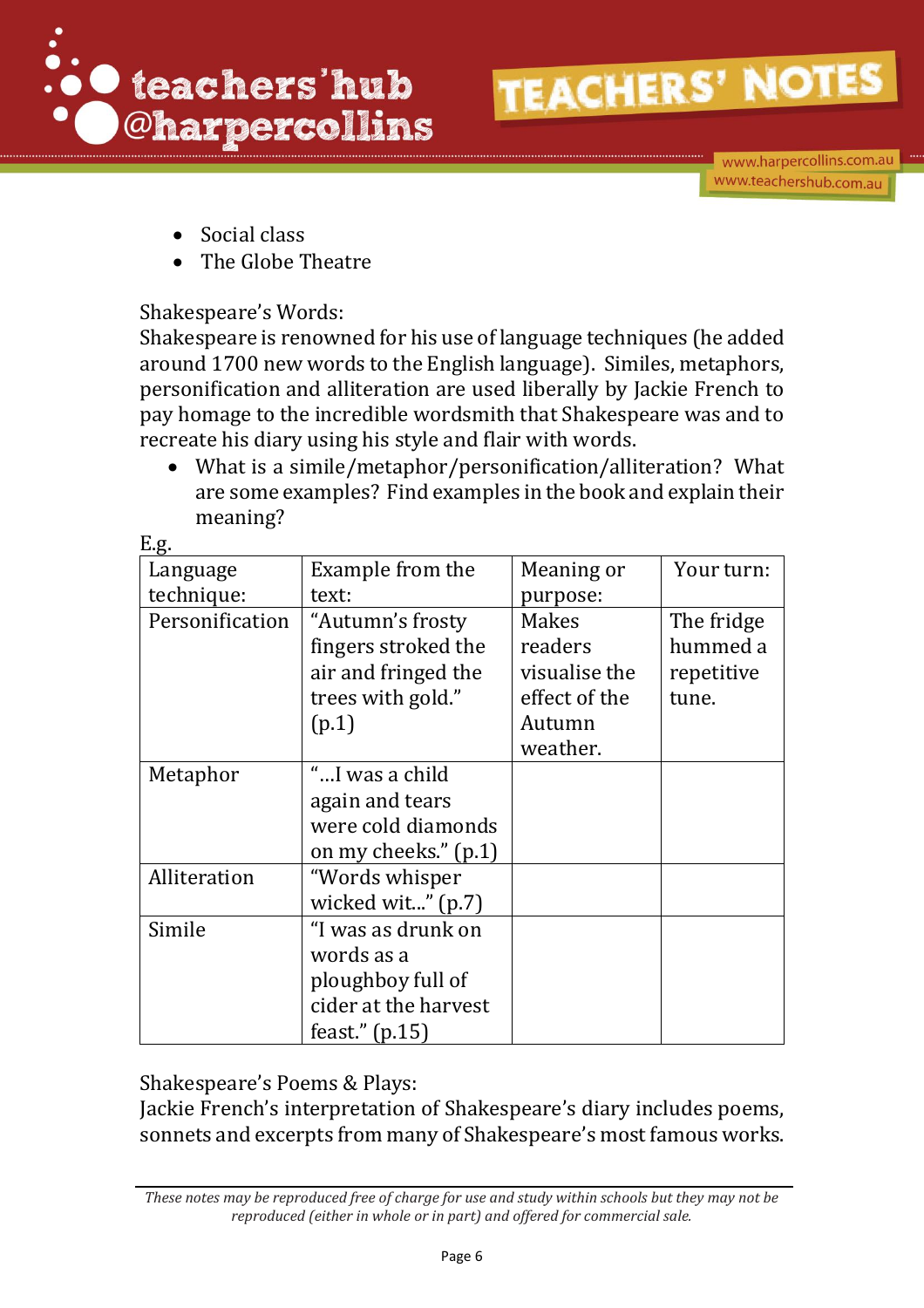

www.harpercollins.com.au www.teachershub.com.au

In this way readers are provided with a possible context for the development of his famous works.

- To assist in analysing Shakespeare's language use this interactive timeline to show readers how the English language has developed through time: [http://www.bbc.co.uk/history/interactive/timelines/language](http://www.bbc.co.uk/history/interactive/timelines/language_timeline/index_embed.shtml) [\\_timeline/index\\_embed.shtml](http://www.bbc.co.uk/history/interactive/timelines/language_timeline/index_embed.shtml)
- Select a poem from the novel and rewrite it using modern day English. Go a step further and rewrite it using Emoticons and SMS language.
- Research an analysis of Shakespeare's sonnets and compare it to the context of this diary. Does the analysis match the context provided in this diary? Can readers think of another retelling?
- This diary is an interpretation of Shakespeare's life based on research. Can you find other research that supports a different theory, speculation or idea about Shakespeare's life? Formulate your own theories, about Shakespeare's life, particularly what he may have been doing during his 'lost years'. Prepare to present an informed case to the class.

Links to the Australian English Curriculum:

### Grade 6

Make connections between students' own experiences and those of characters and events represented in texts drawn from different historical, social and cultural contexts [\(ACELT1613\)](http://www.australiancurriculum.edu.au/curriculum/contentdescription/ACELT1613)

Understand that different social and geographical dialects or accents are used in Australia in addition to [Standard Australian English](http://www.australiancurriculum.edu.au/glossary/popup?a=E&t=Standard+Australian+English) [\(ACELA1515\)](http://www.australiancurriculum.edu.au/curriculum/contentdescription/ACELA1515)

Identify and explain how choices in language, for example [modality,](http://www.australiancurriculum.edu.au/glossary/popup?a=E&t=modality) emphasis, [repetition](http://www.australiancurriculum.edu.au/glossary/popup?a=E&t=repetition) and metaphor, influence personal response to different texts [\(ACELT1615\)](http://www.australiancurriculum.edu.au/curriculum/contentdescription/ACELT1615)

Understand how authors often innovate on [text](http://www.australiancurriculum.edu.au/glossary/popup?a=E&t=text) structures and play with [language](http://www.australiancurriculum.edu.au/glossary/popup?a=E&t=language+features)  [features](http://www.australiancurriculum.edu.au/glossary/popup?a=E&t=language+features) to achieve particular [aesthetic,](http://www.australiancurriculum.edu.au/glossary/popup?a=E&t=aesthetic) humorous and persuasive purposes and effects [\(ACELA1518\)](http://www.australiancurriculum.edu.au/curriculum/contentdescription/ACELA1518)

Identify the relationship between words, sounds, [imagery](http://www.australiancurriculum.edu.au/glossary/popup?a=E&t=imagery) and [language patterns](http://www.australiancurriculum.edu.au/glossary/popup?a=E&t=language+patterns) in narratives and poetry such as ballads, limericks and free verse [\(ACELT1617\)](http://www.australiancurriculum.edu.au/curriculum/contentdescription/ACELT1617)

*These notes may be reproduced free of charge for use and study within schools but they may not be reproduced (either in whole or in part) and offered for commercial sale.*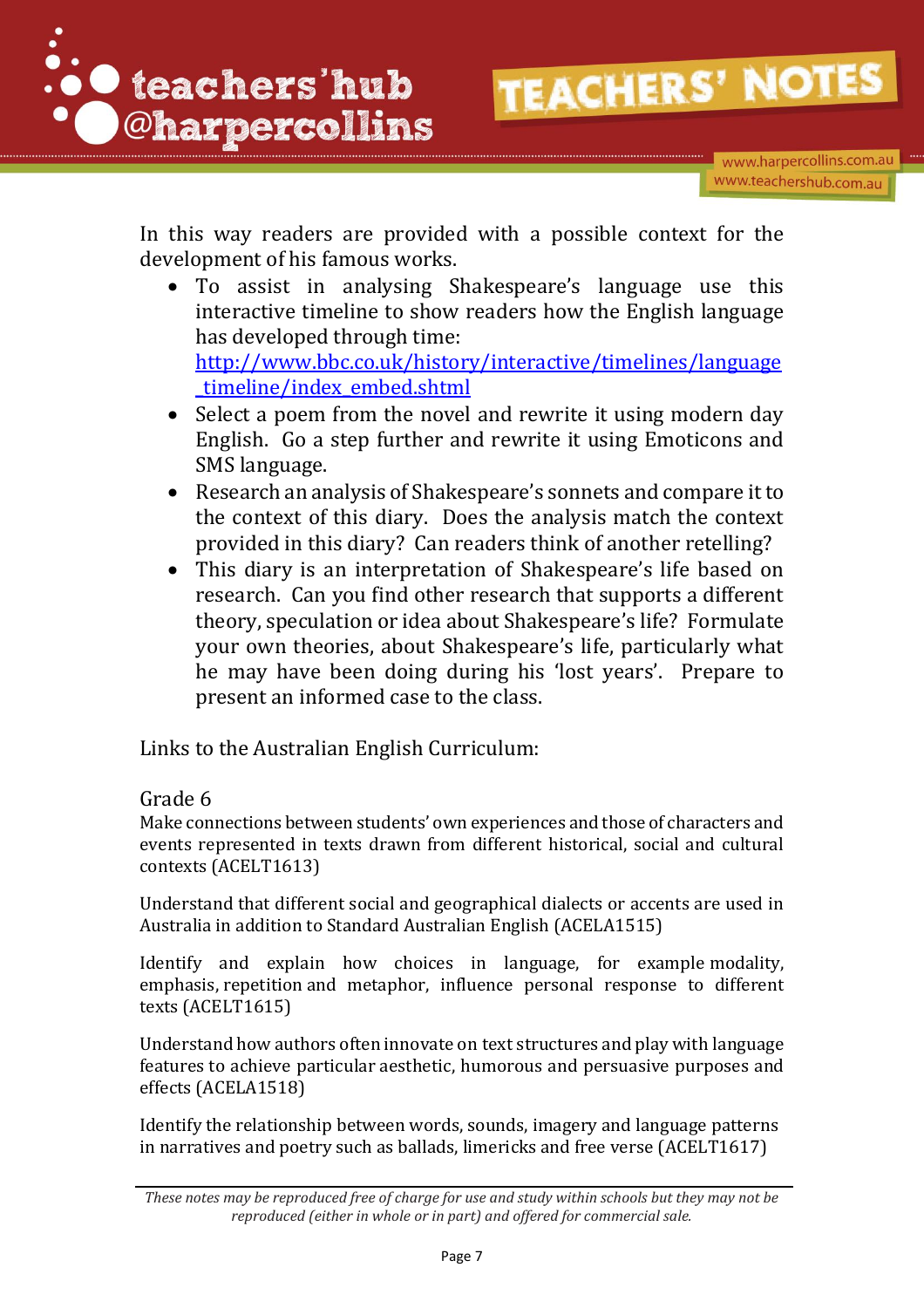

www.harpercollins.com.au www.teachershub.com.au

#### Year 7

Understand the way language evolves to reflect a changing world, particularly in response to the use of new technology for presenting texts and communicating [\(ACELA1528\)](http://www.australiancurriculum.edu.au/curriculum/contentdescription/ACELA1528)

Identify and explore ideas and viewpoints about events, issues and characters represented in texts drawn from different historical, social and cultural contexts [\(ACELT1619\)](http://www.australiancurriculum.edu.au/curriculum/contentdescription/ACELT1619)

Understand how accents, styles of speech and idioms express and [create](http://www.australiancurriculum.edu.au/glossary/popup?a=E&t=create) personal and social identitie[s\(ACELA1529\)](http://www.australiancurriculum.edu.au/curriculum/contentdescription/ACELA1529)

Reflect on ideas and opinions about characters, settings and events in literary texts, identifying areas of agreement and difference with others and justifying a [point of view](http://www.australiancurriculum.edu.au/glossary/popup?a=E&t=point+of+view) [\(ACELT1620\)](http://www.australiancurriculum.edu.au/curriculum/contentdescription/ACELT1620)

Understand, interpret and discuss how language is compressed to produce a dramatic effect in film or drama, and to [create](http://www.australiancurriculum.edu.au/glossary/popup?a=E&t=create) layers of meaning in poetry, for example haiku, tankas, couplets, free verse and verse novels [\(ACELT1623\)](http://www.australiancurriculum.edu.au/curriculum/contentdescription/ACELT1623)

#### Year 8

Understand the influence and impact that the English language has had on other languages or dialects and how English has been influenced in return [\(ACELA1540\)](http://www.australiancurriculum.edu.au/curriculum/contentdescription/ACELA1540)

Explore the ways that ideas and viewpoints in literary texts drawn from different historical, social and cultural contexts may reflect or challenge the values of individuals and groups [\(ACELT1626\)](http://www.australiancurriculum.edu.au/curriculum/contentdescription/ACELT1626)

Analyse and explain how language has evolved over time and how technology and the media have influenced language use and forms of communication [\(ACELY1729\)](http://www.australiancurriculum.edu.au/curriculum/contentdescription/ACELY1729)

Identify and evaluate devices that [create](http://www.australiancurriculum.edu.au/glossary/popup?a=E&t=create) tone, for example humour, wordplay, innuendo and parody in poetry, humorous prose, drama or visual texts [\(ACELT1630\)](http://www.australiancurriculum.edu.au/curriculum/contentdescription/ACELT1630)

Use comprehension strategies to interpret and evaluate texts by reflecting on the validity of content and the credibility of sources, including finding evidence in the [text](http://www.australiancurriculum.edu.au/glossary/popup?a=E&t=text) for the [author](http://www.australiancurriculum.edu.au/glossary/popup?a=E&t=author)'s [point of view](http://www.australiancurriculum.edu.au/glossary/popup?a=E&t=point+of+view) [\(ACELY1734\)](http://www.australiancurriculum.edu.au/curriculum/contentdescription/ACELY1734)

### Bibliography

*These notes may be reproduced free of charge for use and study within schools but they may not be reproduced (either in whole or in part) and offered for commercial sale.*